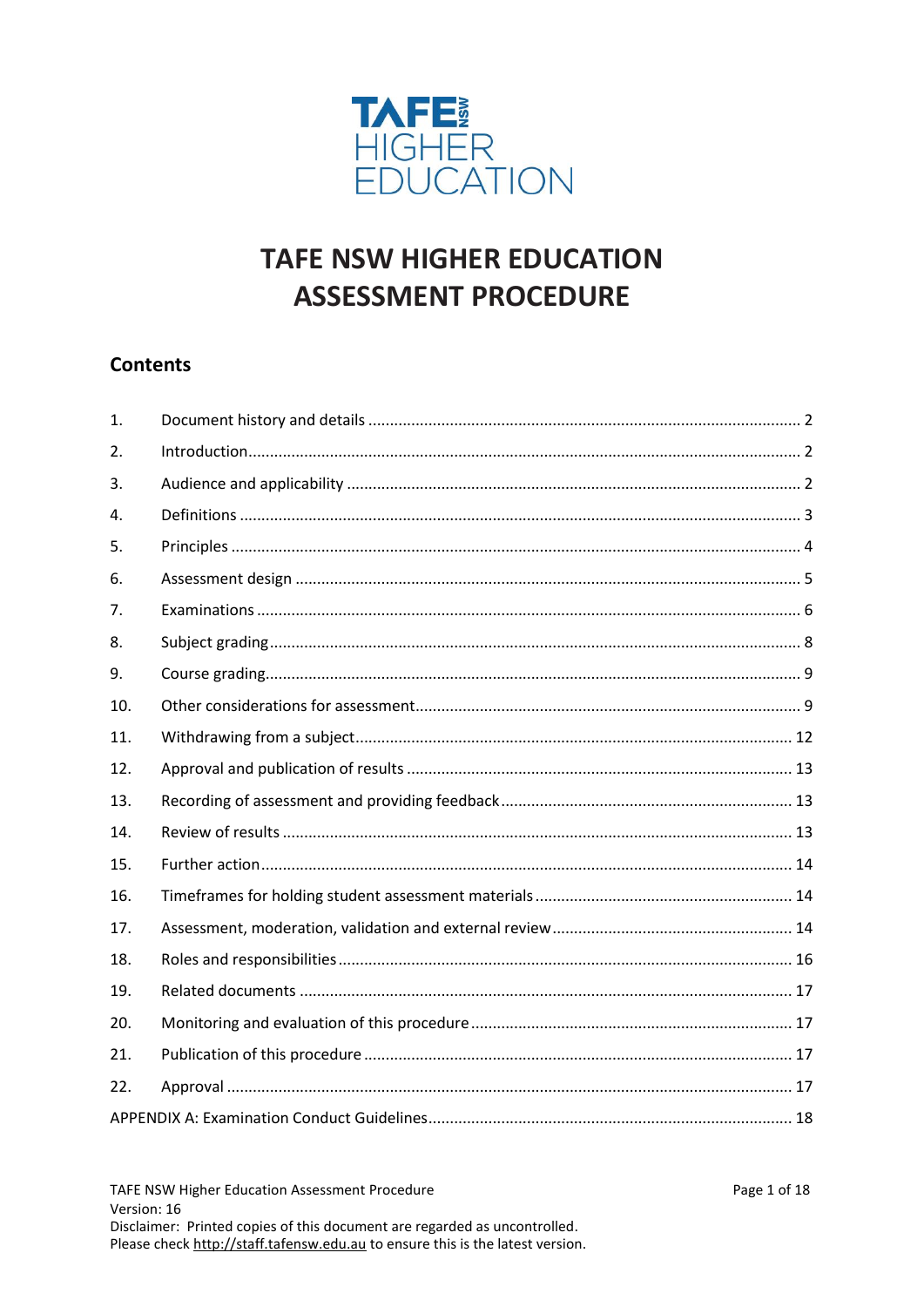# <span id="page-1-0"></span>**1. Document history and details**

Version 16: 2 December 2021 Commencement date: Semester 1 2022

# <span id="page-1-1"></span>**2. Introduction**

- 2.1 This procedure outlines the framework and processes by which learning is assessed and the integrity of assessment practices across all aspects of a TAFE NSW Higher Education course is assured.
- 2.2 Assessment is the process of collecting evidence and making judgements on whether the student has fulfilled the subject learning outcomes.
- 2.3 This procedure ensures assessment conducted at TAFE NSW Higher Education:
	- is valid, reliable, consistent and equitable;
	- is consistent with the maintenance of academic standards and rigour of TAFE NSW Higher Education; and
	- enables students to demonstrate that they have fulfilled the learning outcomes of the subject;
	- is conducive to students attaining optimum subject outcomes and intellectual development;
	- provides reasonable adjustment for students with disabilities who undertake assessments, while maintaining the integrity of such assessment.
- 2.4 Implementation of this procedure requires the following activities and practices:
	- developing and using Subject Guides;
	- meeting the range of student needs in assessment including students' use of bilingual dictionaries, the provision of reasonable adjustment for students with disabilities and other specified needs;
	- reviewing, recording and reporting results, late and resubmitted assessment, awarding grades and the use of result and grade codes; and
	- concessional examinations.

# <span id="page-1-2"></span>**3. Audience and applicability**

- 3.1 This procedure applies to:
	- all subjects within a TAFE NSW Higher Education course of study;
	- all TAFE NSW Higher Education academic staff permanent or casual; and
	- all students enrolled in a TAFE NSW Higher Education course of study.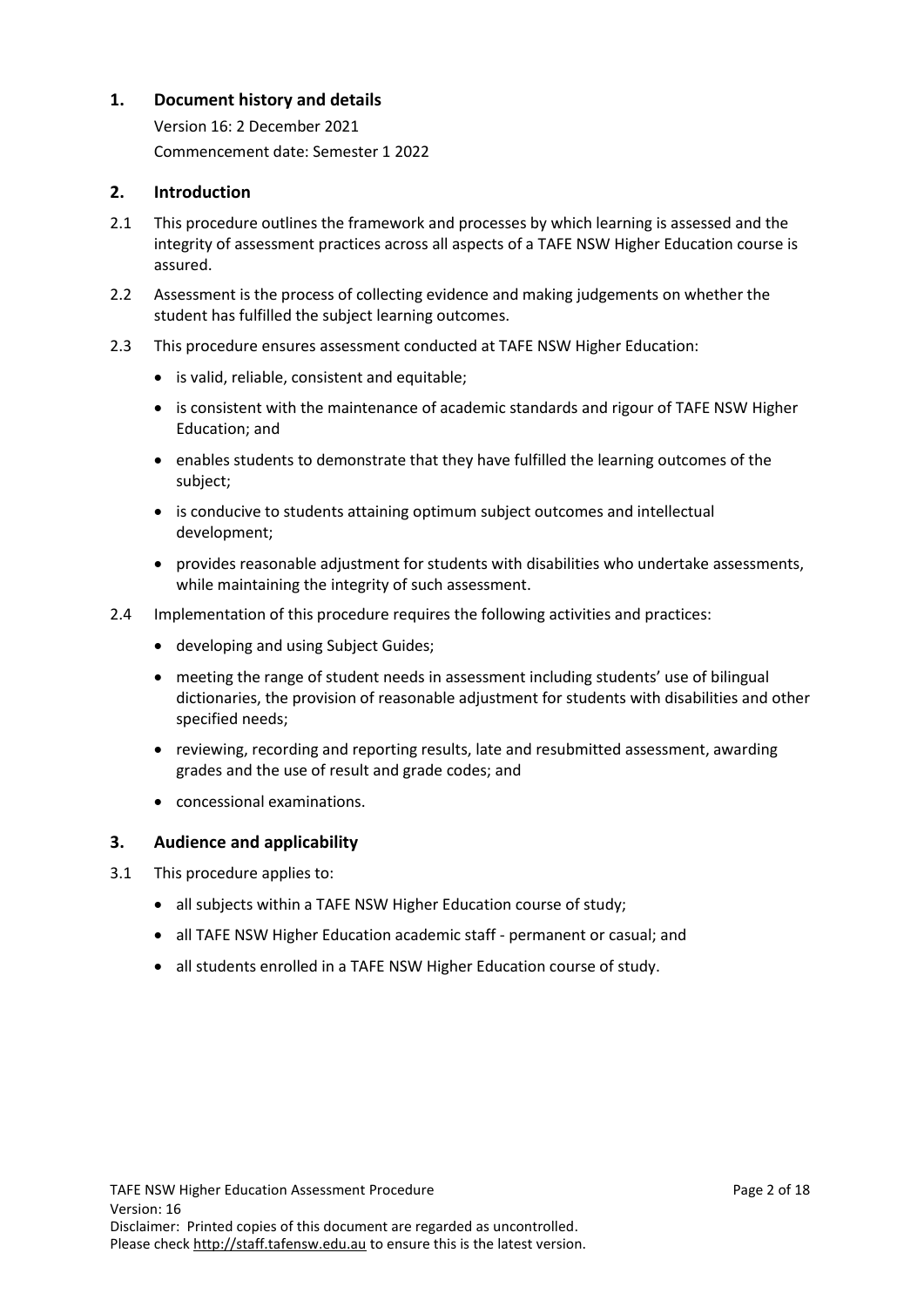# <span id="page-2-0"></span>**4. Definitions**

| <b>Academic Council</b>                                      | Responsible for academic policy making, academic administration,<br>oversight of the educational process and control over the administration of<br>TAFE NSW Higher Education curriculum to allow educational objectives to<br>be achieved.                                                                                      |  |  |  |
|--------------------------------------------------------------|---------------------------------------------------------------------------------------------------------------------------------------------------------------------------------------------------------------------------------------------------------------------------------------------------------------------------------|--|--|--|
| <b>Academic staff</b>                                        | Dean of Higher Education, Course Coordinators, Teachers                                                                                                                                                                                                                                                                         |  |  |  |
| Course<br>Coordinator                                        | The manager of a TAFE NSW Higher Education course, who has overall<br>responsibility for course and student management at the delivering<br>campus.                                                                                                                                                                             |  |  |  |
| Dean                                                         | Responsible for overseeing and reporting to the Academic Council on a<br>range of TAFE NSW Higher Education academic matters, student<br>management, course implementation and professional development of<br>staff.                                                                                                            |  |  |  |
| <b>Head of TAFE</b><br><b>NSW Higher</b><br><b>Education</b> | Overall responsibility for TAFE NSW Higher Education programs and point<br>of contact between TAFE NSW and TEQSA.                                                                                                                                                                                                               |  |  |  |
| <b>LMS</b>                                                   | The Learning Management System, such as Moodle, is the online method<br>of distributing learner resources, assessment information and teacher<br>communications to students.                                                                                                                                                    |  |  |  |
| <b>Must pass</b><br>assessments /<br>events                  | Identified assessment tasks that a student must pass in order to be eligible<br>for a pass in the subject, irrespective of their performance in other<br>assessment events. Failure of a must pass assessment task will result in<br>failure of the subject.                                                                    |  |  |  |
| Reasonable<br>Adjustment                                     | Any approved modification or allowance made in the context of<br>assessment, to accommodate the needs of a student with a disability,<br>which allows the student to participate equitably in assessment<br>requirements and to demonstrate required skills and knowledge, without<br>diminishing those assessment requirements |  |  |  |
| <b>Results Review</b><br><b>Committee</b>                    | Committee responsible for the review of student results and the approval<br>of the results for publication.                                                                                                                                                                                                                     |  |  |  |
| <b>Smart Device</b>                                          | Any gadget or electronic device capable of storing, transmitting, receiving<br>or displaying digital information, including but not limited to mobile<br>phones, smart phones, iPads, tablets, smart glasses, smart watches<br>cameras, mobile/wireless earpieces.                                                              |  |  |  |
| <b>Student</b><br><b>Management</b><br>System                | The digital system used by TAFE NSW to manage student records including<br>student enrolment, academic progress and course completion<br>documentation. Often referred to as SMS.                                                                                                                                               |  |  |  |
| <b>TAFE NSW Higher</b><br><b>Education</b>                   | TAFE NSW Higher Education is the registered trading name of the<br>Technical and Further Education Commission as a higher education<br>provider.                                                                                                                                                                                |  |  |  |
| <b>Teaching and</b><br><b>Learning</b><br><b>Committee</b>   | The Teaching and Learning Committee (TLC) monitors the implementation<br>of a TAFE NSW Higher Education course to ensure quality and consistency<br>of teaching and learning across all delivery locations.                                                                                                                     |  |  |  |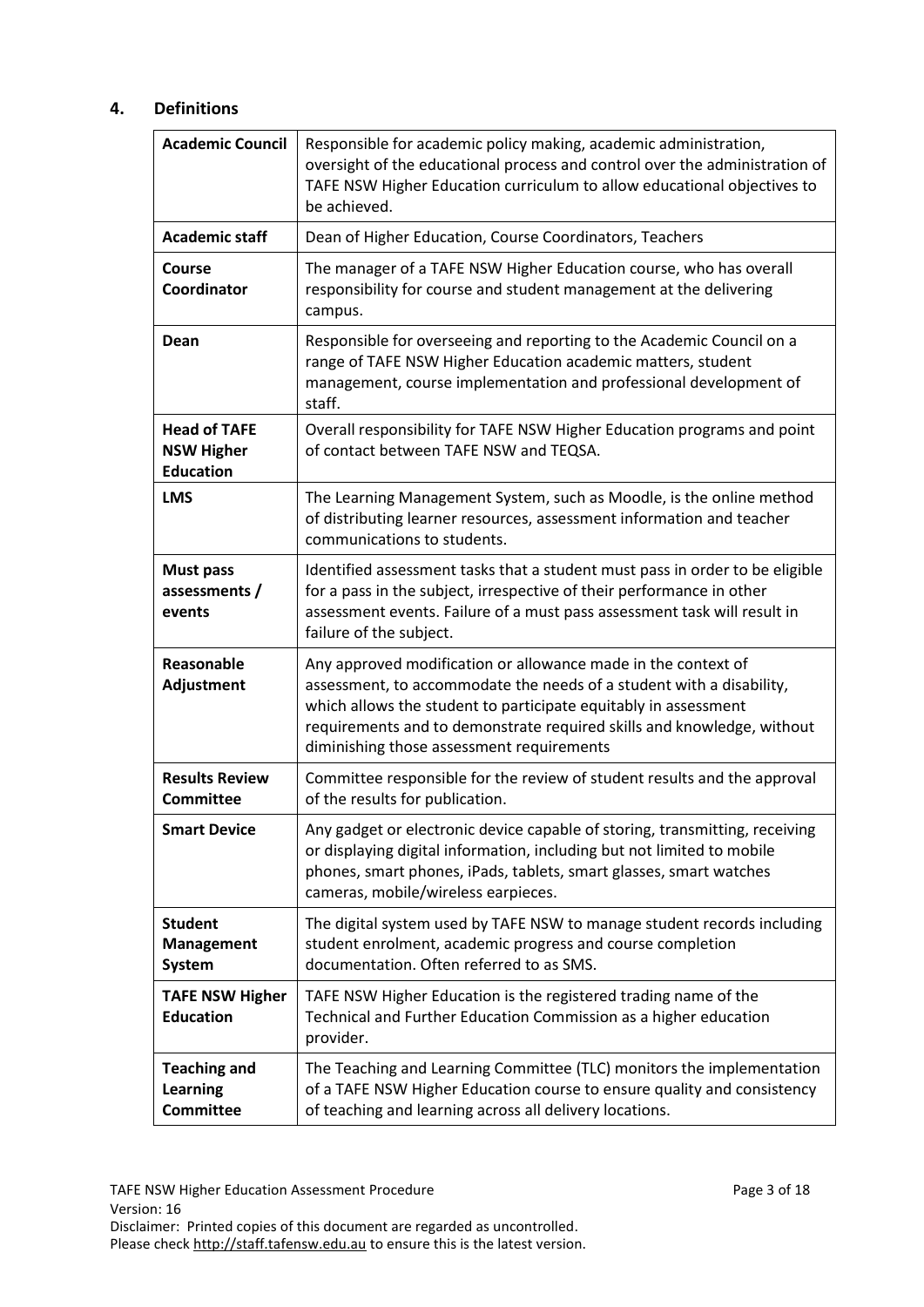# <span id="page-3-0"></span>**5. Principles**

- 5.1 Assessment is a fundamental part of the teaching and learning process and supports and promotes positive student learning outcomes and enhances teaching practice.
- 5.2 Assessment is based on a criterion and standards-based approach. Criteria must be identified and performance standards described to ensure students understand the performance requirements for each assessment task.
- 5.3 Assessment design and processes will be valid, reliable, consistent and equitable.

Valid - An appropriate number and range of assessment events will be used to reflect an accurate measure of the learning outcomes.

Reliable - Assessment events will be continually reviewed and updated to ensure the relevance of the events and assessment evidence, and allow for accurate assessment of the student in meeting the subject outcomes.

Consistent - Assessments are moderated, validated and benchmarked across TAFE NSW Higher Education and within each discipline. Detailed criteria and standards for each assessment task are based on criteria published in the Subject Guide. The process of moderated and validated assessment ensures there is consistency of assessment approach and outcomes, and that assessments (methods, tools/instruments) assess what they intend to assess.

Equitable - All assessment events delivered by TAFE NSW Higher Education consider the needs of individual candidates and are subject to the TAFE NSW Reasonable Adjustment for Students with Disabilities Undertaking Assessment Guidelines.

- 5.4 Result Review Committees will review all student results at the end of each semester and address anomalies. Academic staff review student results and assessment efficacy and take corrective action where necessary. This process is in line with the TAFE NSW Higher Education Course Design and Development Procedure and the Course Management, Evaluation and Review Procedure and ensures validity, reliability, consistency and equity in assessment.
- 5.5 Students are provided with Subject Guides and supporting information relevant to assessment within the first week of the delivery of the subject.
- 5.6 It is a student's responsibility to ensure they are aware of all requirements of the assessment task and any concerns regarding the fulfillment of the task should be raised with the teacher in a timely manner. This may occur at the time of the receipt of the assessment task or by way of an arranged consultation with academic staff.
- 5.7 Where possible, the maximum number of assessments in any subject (including examinations) should be three.
- 5.8 Where considered appropriate, an early low stakes diagnostic assessment should be conducted in a subject to assist staff to identify students needing academic support to facilitate learning and progression.
- 5.9 The weighting of individual assessment events will be published in subject guides as a specific percentage, with all subject assessments adding up to a total of 100% for the subject.
- 5.10 Where appropriate, students will be provided with grading criteria and a grading rubric for each assessment event.
- 5.11. Students will receive constructive and timely feedback on completed assessment tasks to assist them to consolidate their understanding of the subject, identify their strengths and, where necessary, constructively address areas requiring improvement.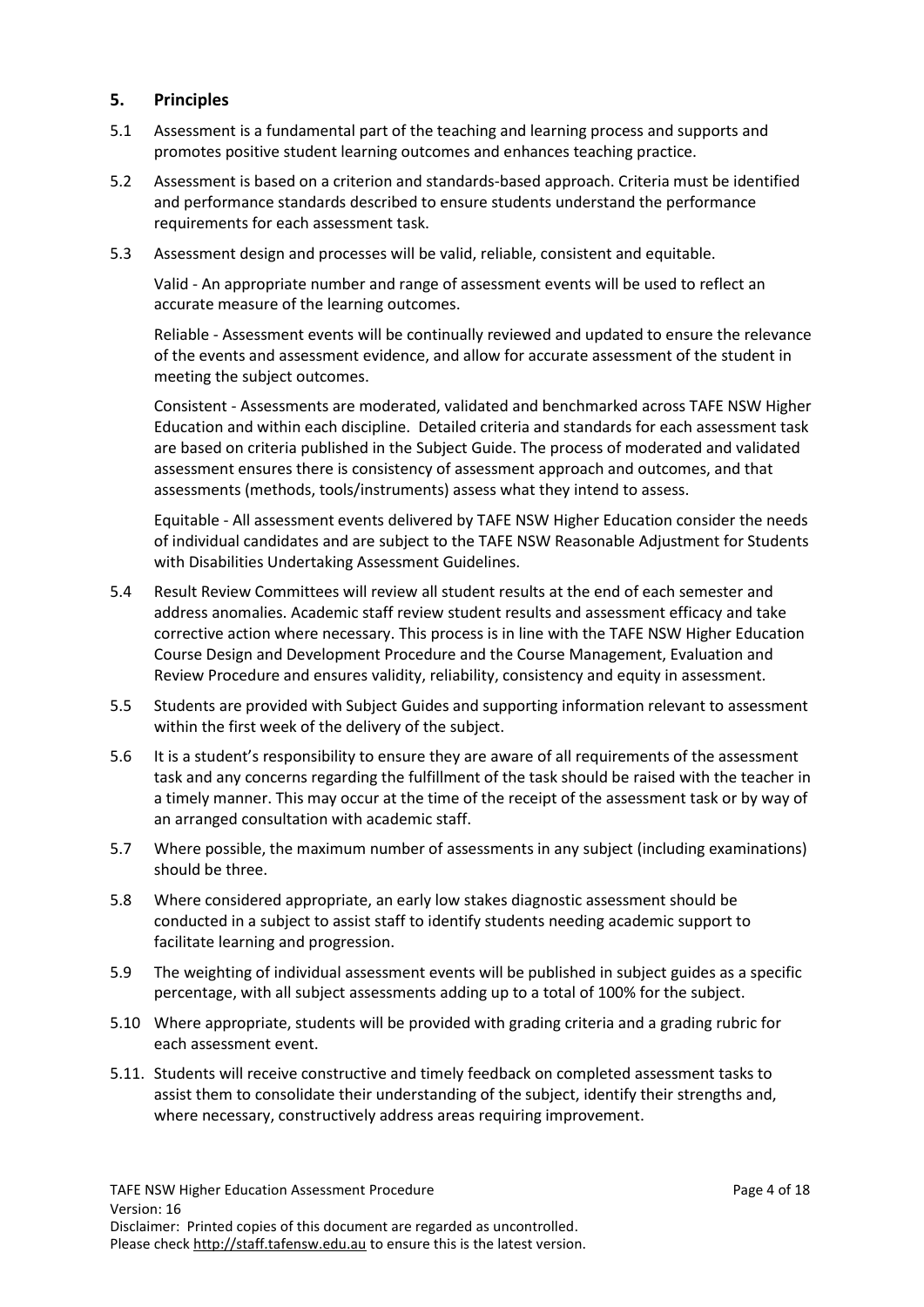- 5.12 Within the context of the subject learning outcomes, academic staff have discretion in awarding marks based on interpretation of the criteria and standards of the assessment event for the subject. Teachers are provided with professional development opportunities to ensure a shared understanding of assessment criteria is developed.
- 5.13 Judgements are based on criteria which define the different levels of achievement. Curriculum documentation specifies established criteria and standards of achievement so that assessors may make valid decisions.
- 5.14 Timetabling of assessment events is fair and manageable to ensure:
	- students have a reasonable timeframe in which to complete the assessment; and
	- academic staff have a reasonable timeframe in which to mark and respond to the assessment; and
	- assessment across subjects in the same course is scheduled to take into consideration competing student demands.
- 5.15 Teachers will require approval from the Course Coordinator before an assessment event is changed from that published in the Subject Guide. Students will receive the amended assessment in the first week of the commencement of the subject.
- 5.16 All student assessment submissions must comply with the Subject Guide. For example, requirements may include all or some of the following: cover page; contents page; bibliography; use of a referencing system. The student assessment submission must follow the specified format, word count and/or page length outlined in the Subject Guide. Failure to comply with submission criteria may result in loss of marks.
- 5.17 Students found to have committed academic misconduct will be managed, and where appropriate penalised, in accordance with the TAFE NSW Higher Education Academic Integrity and Honesty Procedure.

# <span id="page-4-0"></span>**6. Assessment design**

- 6.1 Assessment methods are to be appropriate for the outcomes being assessed.
- 6.2. The design of assessment events allows for the collection of evidence in a variety of ways.
- 6.3 Subject Guides provide clear guidelines about the boundaries within which flexibility is possible.
- 6.4 Assessment is assumption-free with regard to:
	- the delivery mode;
	- students' personal circumstances;
	- students' employment;
	- students' educational background;
	- students' cultural background; and
	- gender.
- 6.5 Where appropriate, consultation occurs with enterprise/industry on the development of particular assessment strategies.
- 6.6 Students have the right to request a review of results which will be conducted in line with Section 13 below.
- 6.7 Teachers are given sufficient guidance in the exercise of their professional judgement.

TAFE NSW Higher Education Assessment Procedure **Page 10 and 20 and 20 and 20 and 20 and 20 and 20 and 20 and 20 and 20 and 20 and 20 and 20 and 20 and 20 and 20 and 20 and 20 and 20 and 20 and 20 and 20 and 20 and 20 and 2** Version: 16 Disclaimer: Printed copies of this document are regarded as uncontrolled. Please check [http://staff.tafensw.edu.au](http://staff.tafensw.edu.au/) to ensure this is the latest version.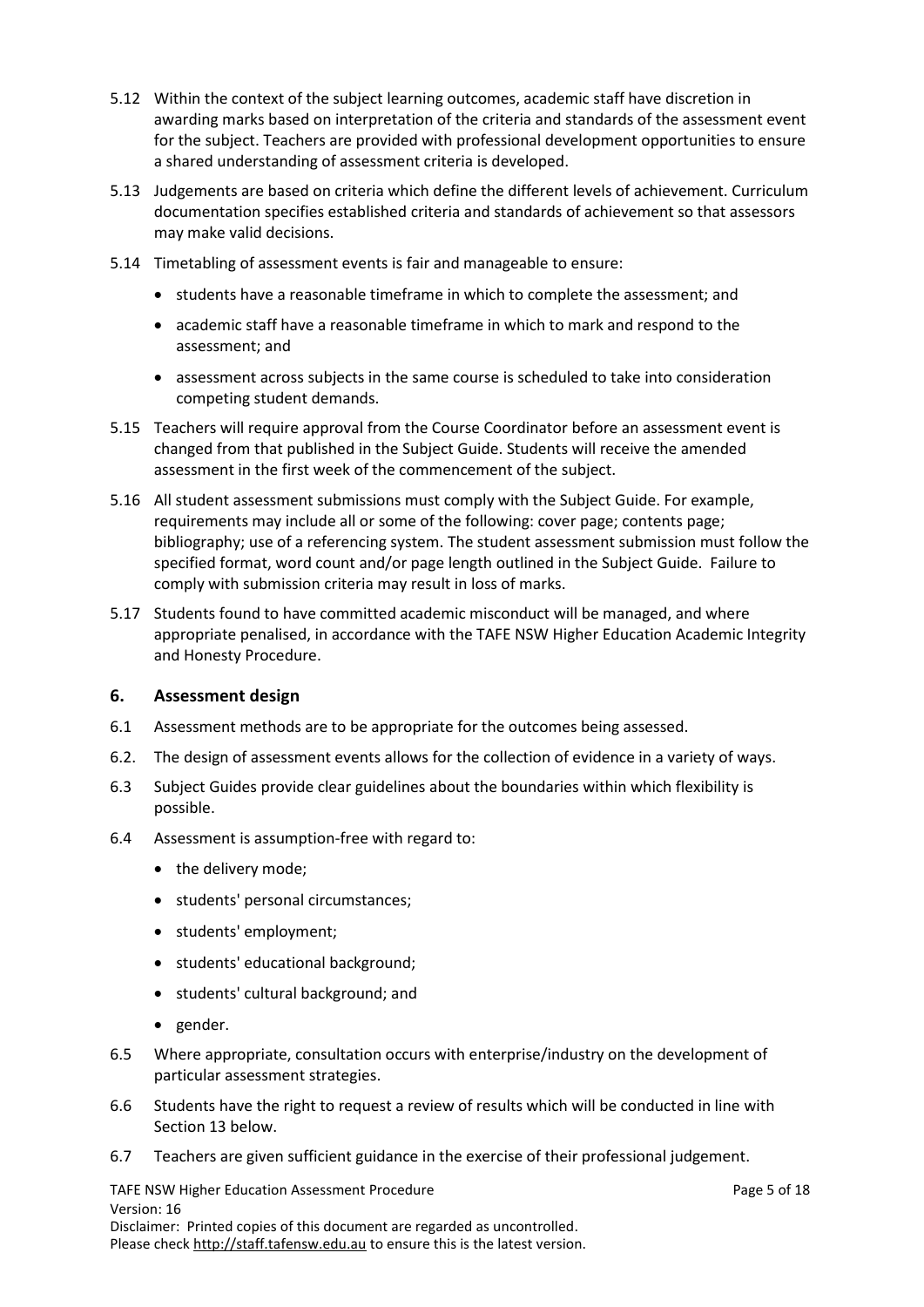- 6.8 Methods of assessment will include but are not be limited to:
	- written examinations or tests;
	- oral examinations or tests;
	- online examinations or tests;
	- take-home assignments;
	- essays or other written assignments;
	- seminar presentations;
	- group projects;
	- class participation, such as contribution to tutorial discussion;
	- practical assignments, e.g. reports;
	- online activities, including contribution to forums;
	- field work; and
	- portfolio and diary.
- 6.9 Subjects may have specific requirements which must be met, such as minimum achievement on specific assessment tasks or practicums, or individual events that must be passed in order for the student to be eligible for a pass in the subject as a whole. (See 10.8 below).
- 6.10 Assessing group work and marking individual participation in group projects is consistent and fair. Students will be advised on the marking regime for group work in the first week of the commencement of the subject.

#### <span id="page-5-0"></span>**7. Examinations**

- 7.1 Students must comply with the Examination Conduct Guidelines as attached at Appendix A.
- 7.2 Students may apply to sit a concessional examination if they have missed a final examination due to circumstances beyond their control.
- 7.3 Circumstances which can be considered when determining whether to grant a concessional examination may include a traumatic incident beyond the control of a student or a medical condition which occurs without forewarning and prevented the student from attending the examination. Traumatic incidents will include, but are not limited to:
	- the death of close family members, or personal relations; or
	- severe illness or personal injury to the student or close family members or personal relations; or
	- natural disasters or other unforeseen events beyond the student's control such as fire, car accident.
- 7.4 It is TAFE NSW Higher Education policy to consider each case/application on an individual basis and to grant a concessional examination as warranted. This may include giving the student the opportunity to sit at the next scheduled examination or providing the student with a concessional examination.
- 7.5 A concessional examination may be provided outside the normal examination time. If the subject is run at one delivery site only, the concessional examination will be developed locally. If the subject is run at multiple delivery sites, the concessional examination will be developed centrally and must be run at a concurrent time at all delivery sites.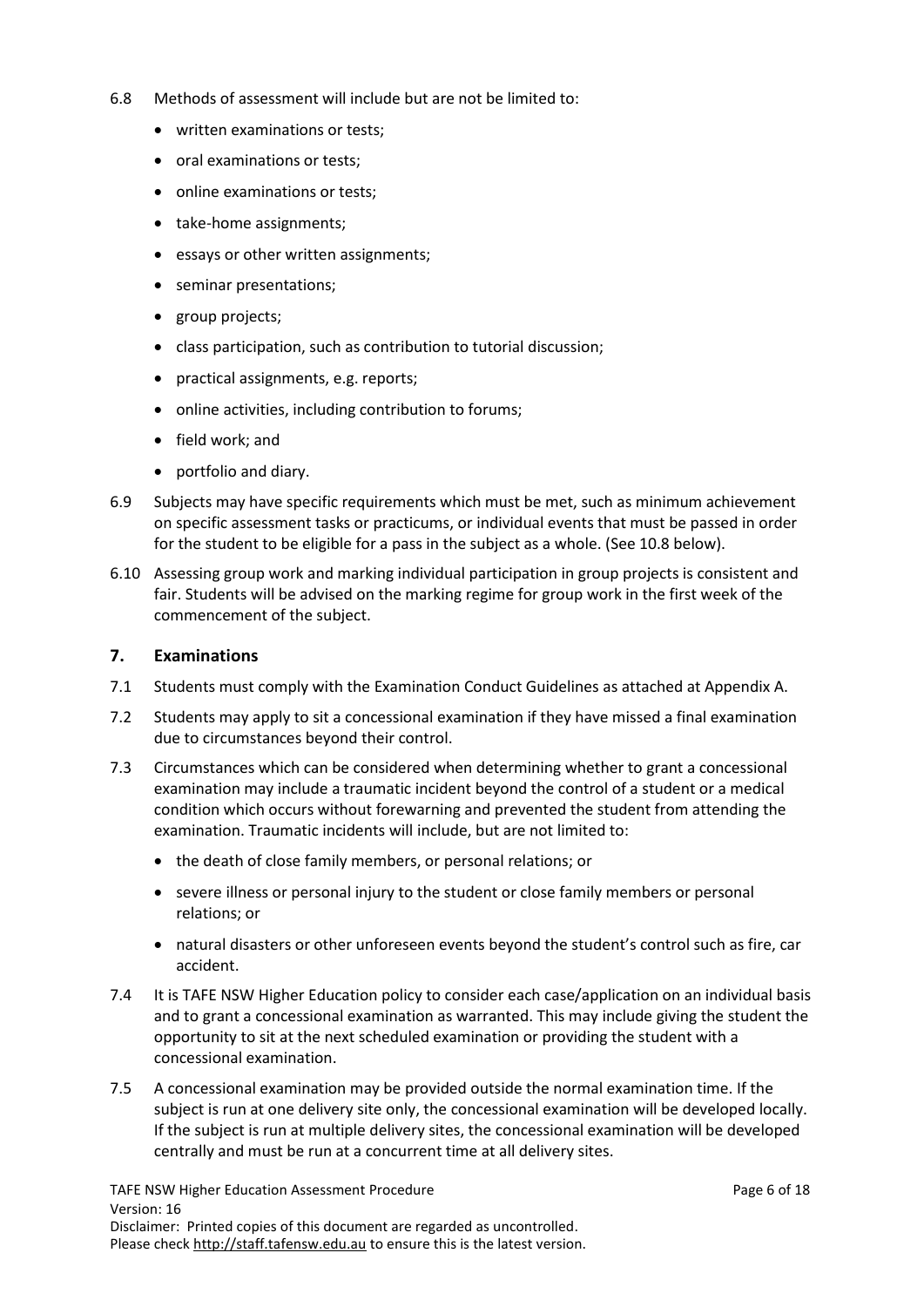- 7.6 A student who wishes to apply for a concessional examination must:
	- request permission in writing from the Course Coordinator to sit a concessional examination within 48 hours of the original missed examination using the *Student request for assessment resubmission, extension or special consideration form* which is available on the course LMS and
	- provide supporting documentary evidence outlining the reasons given for missing the original examination, eg: *Professional Practitioner Certificate* (TAFE NSW form).
- 7.7 Requests to sit a concessional exam not submitted within 48 hours will not be considered unless medical evidence is provided which indicates a request in that timeframe could not be made.
- 7.8 In consultation with the Dean of Higher Education, the Course Coordinator approves or rejects the student's request for a concessional examination and advises the student of the outcome of the request, including the location, date and time of the concessional examination.
- 7.9 All requests for concessional examinations must be recorded in the campus Student Issues Register and all documentation in relation to the request must be retained and filed.
- 7.10 Students cannot apply to sit a concessional examination if they have:
	- failed the examination; and/or
	- if they believe that they performed poorly in the examination; and/or
	- missed the examination due to circumstances under their control; and/or
	- been found to have committed academic misconduct (eg: cheating) during the examination; and/or
	- fail to provide evidence or provide unsatisfactory evidence to support their claim for a concessional examination.
- 7.11 A student who has missed an examination, and is not deemed eligible for a concessional examination, will be awarded a mark of zero for the examination. If the examination is a 'must pass event', the student will receive a Fail result for the subject and will need to re-enrol in the subject. If the examination is not a 'must pass event', the student's results for all other events will be tallied and the student will be awarded a grade based on these tallied results.
- 7.12 Students may apply for special consideration of their examination result if they feel their performance in the examination was impacted by special circumstances such as a traumatic incident beyond the control of a student or a medical condition which occurs without forewarning.
- 7.13 Special circumstances which will be considered are as defined under Section 7.3 above.
- 7.14 Students who wish to apply for special consideration of their examination result must do so in writing within 48 hours of the original examination date using the *Student request for assessment resubmission, extension or special consideration form* which is available on the course LMS. The student must provide reasons and supporting documentation to justify the request.
- 7.15 Where the request is supported, the student's result will be reviewed in the context of other assessment results achieved in the subject and their assessment performance in the course overall.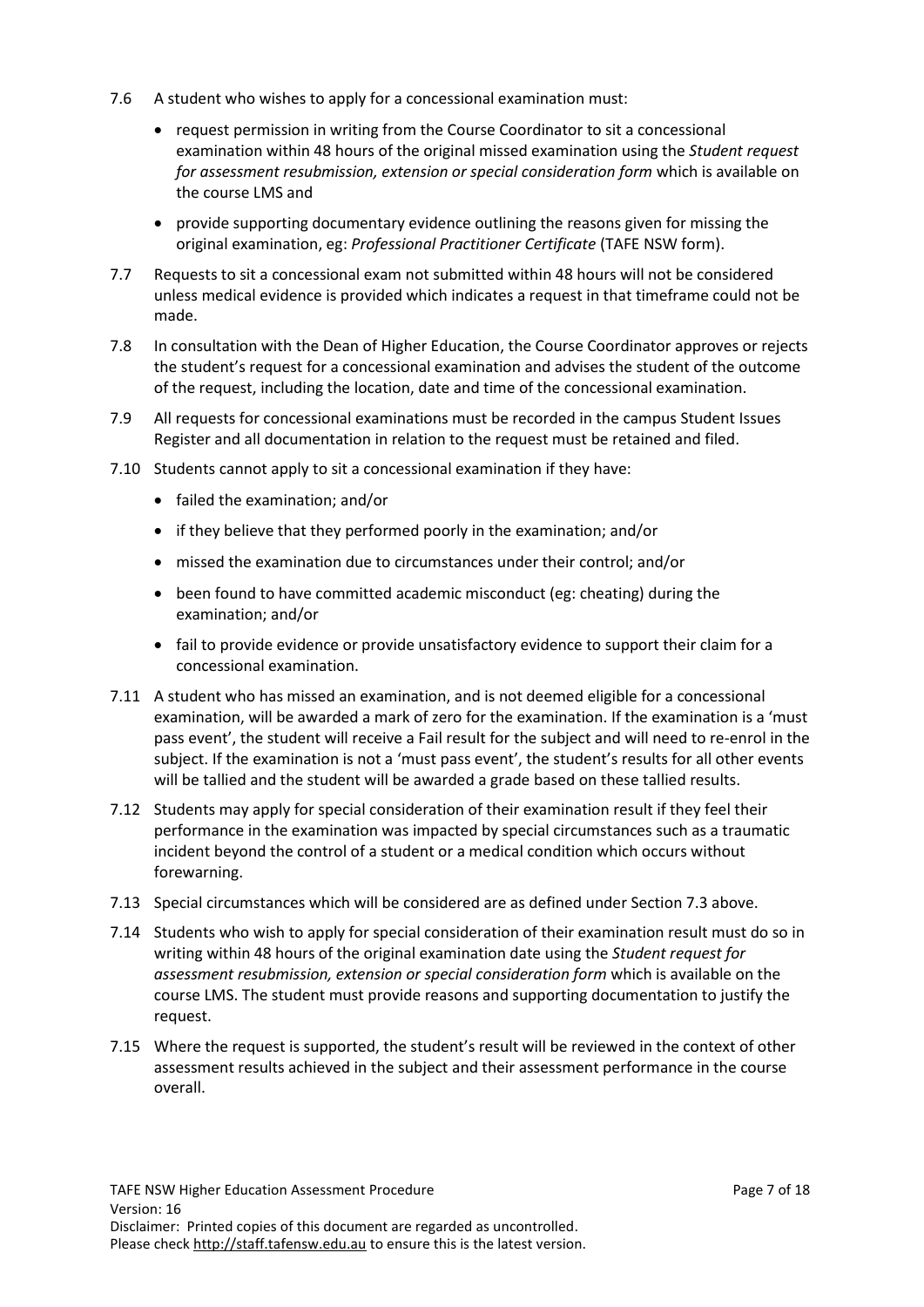# <span id="page-7-0"></span>**8. Subject grading**

TAFE NSW Higher Education will report achievement for each subject shown on the Transcript of Academic Record through use of the following result codes.

| Grade                   | <b>Mark range</b><br>(where<br>applicable) | <b>Explanation of code</b>                                                                                                                                                                                                                                                               |
|-------------------------|--------------------------------------------|------------------------------------------------------------------------------------------------------------------------------------------------------------------------------------------------------------------------------------------------------------------------------------------|
| <b>High Distinction</b> | $85 - 100%$                                | Where the student has demonstrated highly original,<br>relevant and sophisticated applications of research,<br>appraisal, enquiry and evaluation techniques resulting in<br>innovative concepts that challenge existing conventions in<br>the field of study.                            |
| <b>Distinction</b>      | 75 to less than<br>85%                     | Where the student has demonstrated a high level of<br>performance indicating depth and breadth in research,<br>appraisal, enquiry and evaluation with broad application of<br>knowledge of theoretical concepts, and applied analytical<br>thought.                                      |
| <b>Credit</b>           | 65 to less than<br>75%                     | Where the student has undertaken an innovative and<br>creative interpretation of assessment briefs, and has<br>provided evidence of extended research and inquiry applied<br>to assessment tasks.                                                                                        |
| Pass                    | 50 to less than<br>65%                     | Where the student has met all requirements of assessment<br>tasks to a satisfactory level                                                                                                                                                                                                |
| Fail                    | Less than 50%                              | Where the student has not demonstrated satisfactory<br>performance in assessment tasks or has failed to meet<br>subject requirements.<br><b>OR</b>                                                                                                                                       |
|                         |                                            | Where the student has an overall mark for the subject at a<br>passing level, but has not demonstrated satisfactory<br>performance in an event deemed a 'must pass event',<br>resulting in failure of the subject as a whole. 'Fail' is<br>reported on the Transcript of Academic Record. |
|                         |                                            | 0R<br>Where the student withdraws from the subject on or after<br>the final assessment due date or end of subject<br>examination date. 'Fail' is reported on the Transcript of<br>Academic Record.                                                                                       |
| Withdrawn               |                                            | Where the student has engaged with subject content and<br>has withdrawn from a subject after census date but before<br>the final withdrawal date (refer Section 10.9). 'Withdrawn'<br>is reported on the Transcript of Academic Record.                                                  |
| <b>No Start</b>         |                                            | Where the student has enrolled in a course or subject but<br>has not attended any classes or has withdrawn before<br>census date. No result for this subject is reported on the<br>Transcript of Academic Record.                                                                        |
| By advanced<br>standing |                                            | The student has achieved the outcomes of the subject<br>through previous study or experience.                                                                                                                                                                                            |
|                         |                                            | 'By Advanced Standing' is reported on the Transcript of<br>Academic Record.                                                                                                                                                                                                              |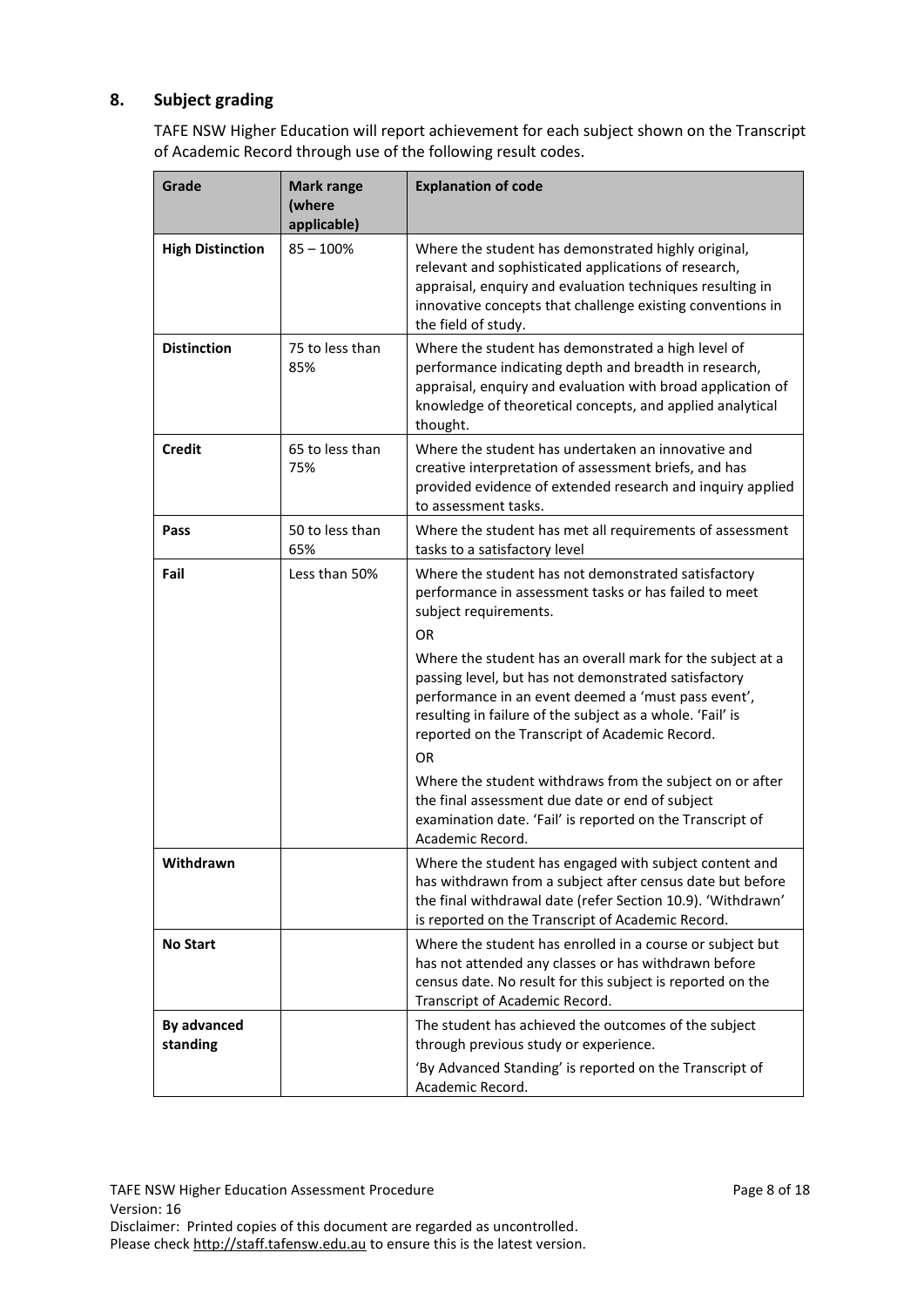# <span id="page-8-0"></span>**9. Course grading**

- 9.1 TAFE NSW Higher Education will report achievement for each course based on the average result achieved across all subjects which contribute to the grading of the course.
- 9.2 Students will receive an ungraded course award if they have been granted advanced standing for more than 50% of the subjects in the course.

### <span id="page-8-1"></span>**10. Other considerations for assessment**

#### **10.1 Reasonable adjustment and special cases**

- 10.1.1 All assessment events delivered by TAFE NSW Higher Education will be required to be adjusted where necessary, for students with disabilities in line with TAFE NSW Students with Disabilities Policy and Implementation Procedures.
- 10.1.2 The purpose of reasonable adjustment of assessment events for students with disabilities is to allow the student to participate equitably in assessment procedures and to demonstrate required skills and knowledge, whilst maintaining the integrity of the assessment.
- 10.1.3 Reasonable adjustment can be granted for disabilities, impairments and long term conditions as well as temporary disabilities for which supporting evidence such as a medical certificate will be required.
- 10.1.4 The type of reasonable adjustment provided to students will be determined on an individual basis and can vary from subject to subject.
- 10.1.5 A student who has been granted reasonable adjustment will be treated in the same way as other students undertaking assessments.
- 10.1.6 TAFE NSW Higher Education teachers and Course Coordinators must be familiar with the provisions of the TAFE NSW Students with Disabilities Policy and Implementation Procedures.

#### **10.2 English language proficiency**

- 10.2.1 Where English language proficiency needs to be developed, students will be made aware through:
	- inclusion of a suitable graduate attribute in the course outcomes;
	- setting of English language entry requirements for admission; and
	- use of grading criteria in specific assessment tasks.
- 10.2.2 Students who require English language support will be identified as 'students at academic risk' and supported as detailed in the TAFE NSW Higher Education Student Progression and Exclusion Procedure.

#### **10.3 Resubmission of assessments**

- 10.3.1 Resubmission of assessments can take place:
	- (i) if a student is aware of an error in the work handed in prior to the due date;
	- (ii) when a teacher considers the original submission unsatisfactory, or
	- (iii) where a student failed an assessment and is subsequently deemed 'at academic risk'.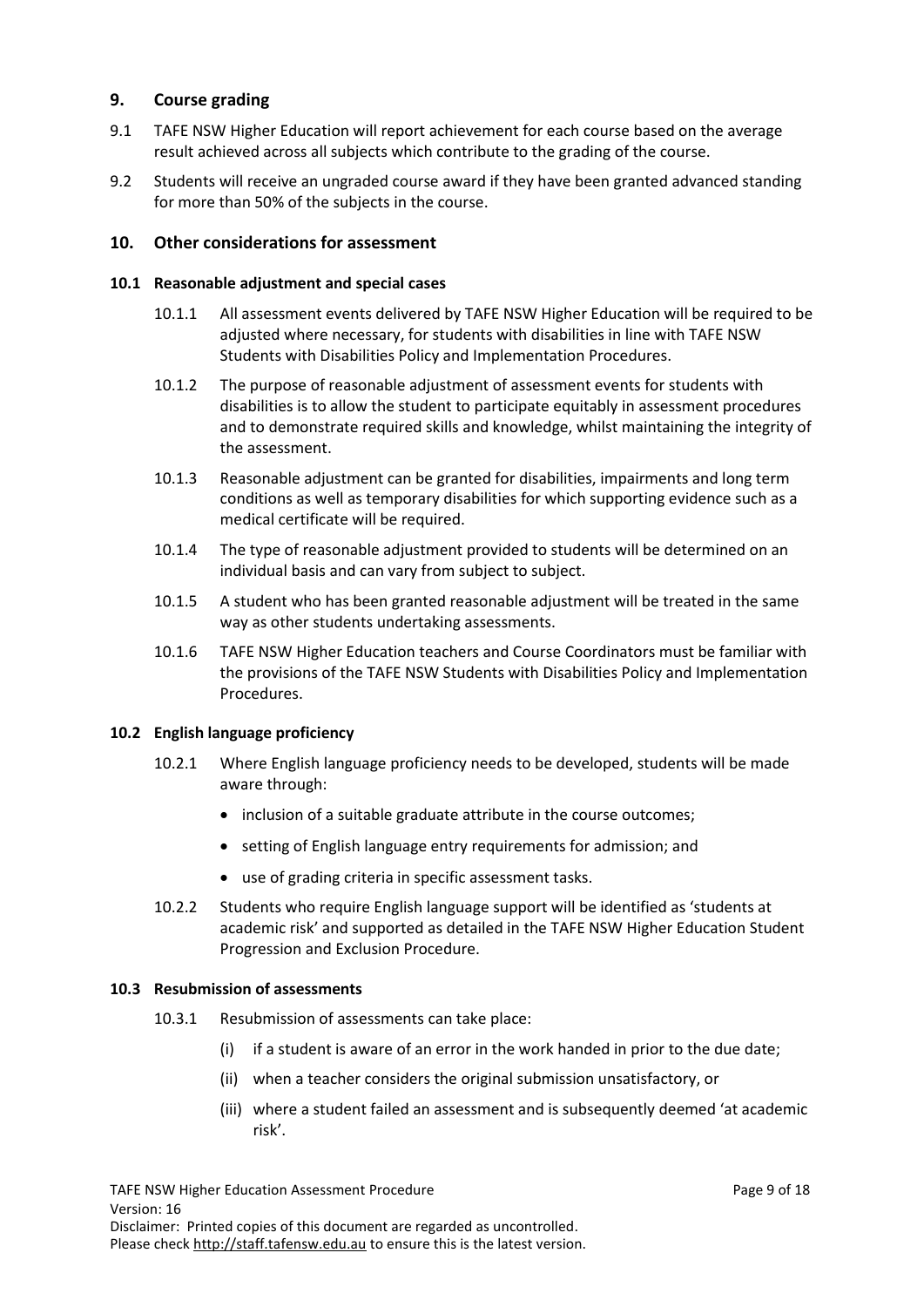- 10.3.2 In the case of 10.3.1(i), the student can resubmit the work prior to the original due date, without penalty.
- 10.3.3 In the case of 10.3.1(ii) and (iii) the decision to allow assessment resubmission will be at the discretion of the Course Coordinator and may take place after a review of results.
- 10.3.4 Students who are resubmitting as per 10.3.1(ii) and (iii) are only allowed one resubmission per assessment task.
- 10.3.5 Where a student has been granted the right to resubmit under 10.3.1(ii) and (iii), timeframes for resubmission will be at the discretion of the Course Coordinator and will consider all academic justifications including the length of the assessment, the amount of work required to meet the standard expected for the assessment and fairness to other students.
- 10.3.6 In the case of 10.3.1(ii) and (iii), a resubmitted assessment task can receive a maximum result of pass only.

# **10.4 Late submission of assessments and penalties incurred**

- 10.4.1 Assessment events that are due to be completed and submitted in-class must be submitted or completed on the due class date. Late submissions of these assessment types will not be marked unless the student has been granted the right to late submission (an approved extension), special consideration or has been asked by the teacher to resubmit in accordance with 10.3.1(ii) and (iii).
- 10.4.2 Assessment events not covered under 10.4.1, that are not submitted on the due date will attract a marking penalty of 5 per cent of the total marks for the assessment event for each day the assessment is late, to a maximum of 10 days, or a maximum result of 50 per cent. Assessments submitted later than 10 days after the due date will not be marked unless the student has an approved extension or has successfully applied for special consideration.

#### **10.5 Extensions of time to submit assessments**

- 10.5.1 An extension of time to submit an assessment may be granted at the discretion of the Course Coordinator, as informed by Clauses 10.5.2 and 10.5.3. Extensions will not normally be granted after the submission date has passed, unless unforeseen factors have affected a student's ability to submit the assessment on time. Extensions for submission of assessments will normally be for no more than 5 days.
- 10.5.2 Students may request more than 5 days extension to submit an assessment, for reasons that are considered unavoidable or for unforeseen interruptions to study or special circumstances impinging on their ability to submit work by the due date.
- 10.5.3 Special circumstances which will be considered are as defined under Section 7.3 above.
- 10.5.4 Reasons such as computer failure, work commitments or other time management issues will not be accepted as valid and extensions will not be granted.
- 10.5.5 Students who wish to apply for an approved extension must do so in writing using the *Student Request for Assessment Resubmission, Extension or Special Consideration form* which is available on the course LMS. The student must provide reasons and supporting documentation to justify the request.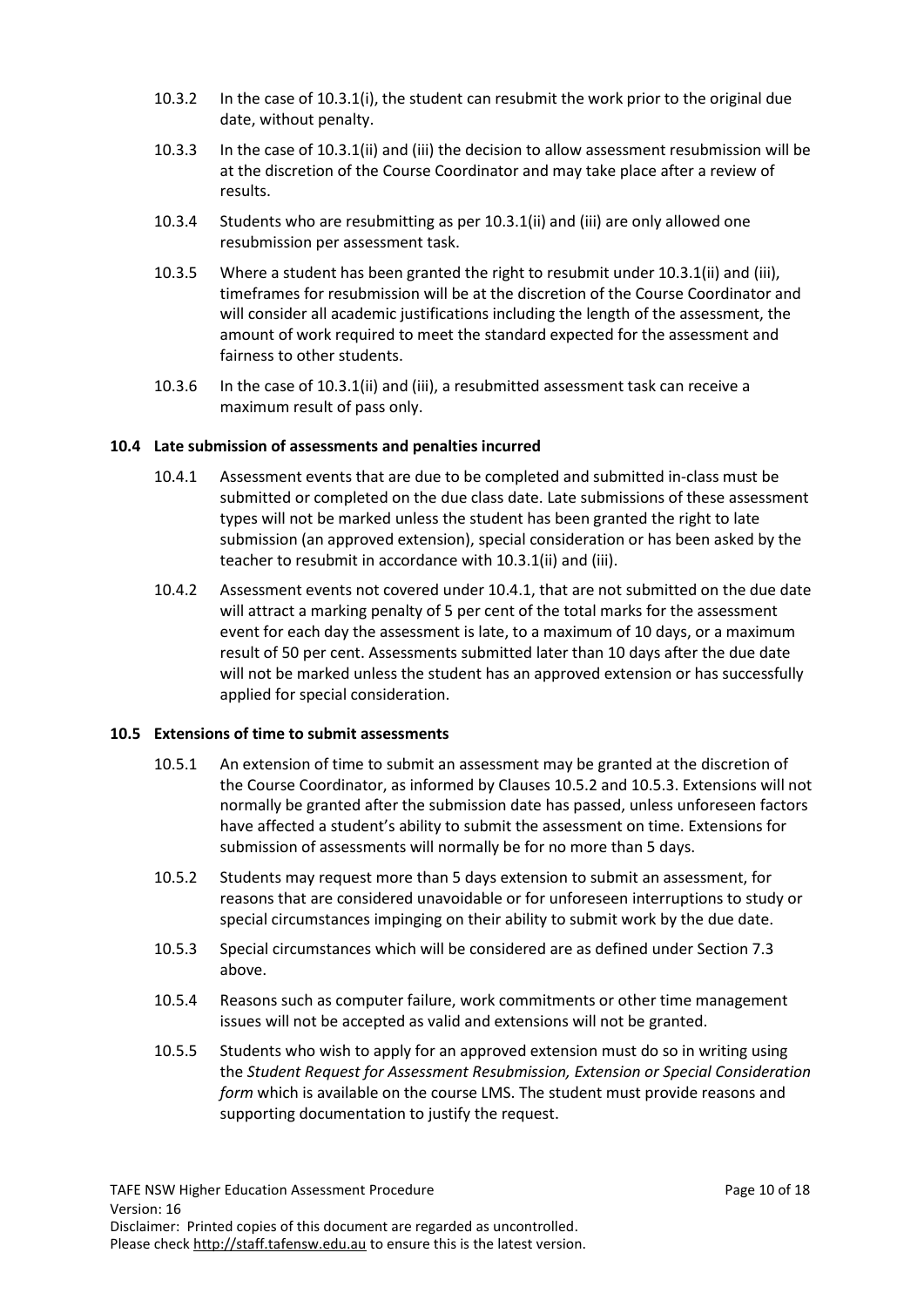10.5.6 Applications for an approved extension, must include supporting documentation, and must be submitted to and approved by the Course Coordinator before the original submission date has passed.

### **10.6 Special consideration**

- 10.6.1 A student may be eligible for special consideration where circumstances beyond a student's control, such as illness or injury, have significantly affected academic performance in an assessment task.
- 10.6.2 Students who wish to apply for special consideration must do so in writing as soon as possible, using the *Student Request for Assessment Resubmission, Extension or Special Consideration form* which is available on the course LMS. The student must provide reasons to justify the request.
- 10.6.4 Students who wish to apply for special consideration of an exam result must do so in accordance with Sections 7.12 to 7.15 above.
- 10.6.4 Applications for special consideration, must include supporting documentation, and must be submitted to and approved by the Course Coordinator before the original submission date has passed.

# **10.7 Borderline results**

- 10.7.1 A review of borderline results is necessary to ensure consistent and valid outcomes of assessment.
- 10.7.2 If a student fails a subject by 3 per cent or less of the overall pass mark required for that subject, the Course Coordinator, during the result review process as per Section 12.1 below, may make a grade adjustment up to a pass grade. In awarding a pass, consideration would be given to criteria such as attendance, class participation or other relevant information.
- 10.7.3 Particular care needs to be taken where students who marginally fail a subject are being reviewed, to ensure they have demonstrated evidence of having achieved all subject learning outcomes, thus justifying the grade adjustment to a pass grade.
- 10.7.4 In considering borderline fails and weighing up the evidence of achievement, questions that need to be considered include the following:
	- Are there any special circumstances relating to the student that may need to be considered in determining the appropriate outcome of the review?
	- How critical is the subject to successful performance and/or future progression in the course?
	- Should the student be offered the opportunity to provide additional evidence?
- 10.7.5 Processes undertaken to review borderline fails must be noted against the student's record in the Student Management System describing the reason for the change to the result.
- 10.7.6 If a student records a Pass, Credit or Distinction result and their mark is within one percentage point of the next higher grade, the Course Coordinator, during the result review process as per Section 12.1 below, may make a grade adjustment up to a the next grade mark. In reviewing the grade, consideration would be given to criteria such as attendance, class participation or other relevant information.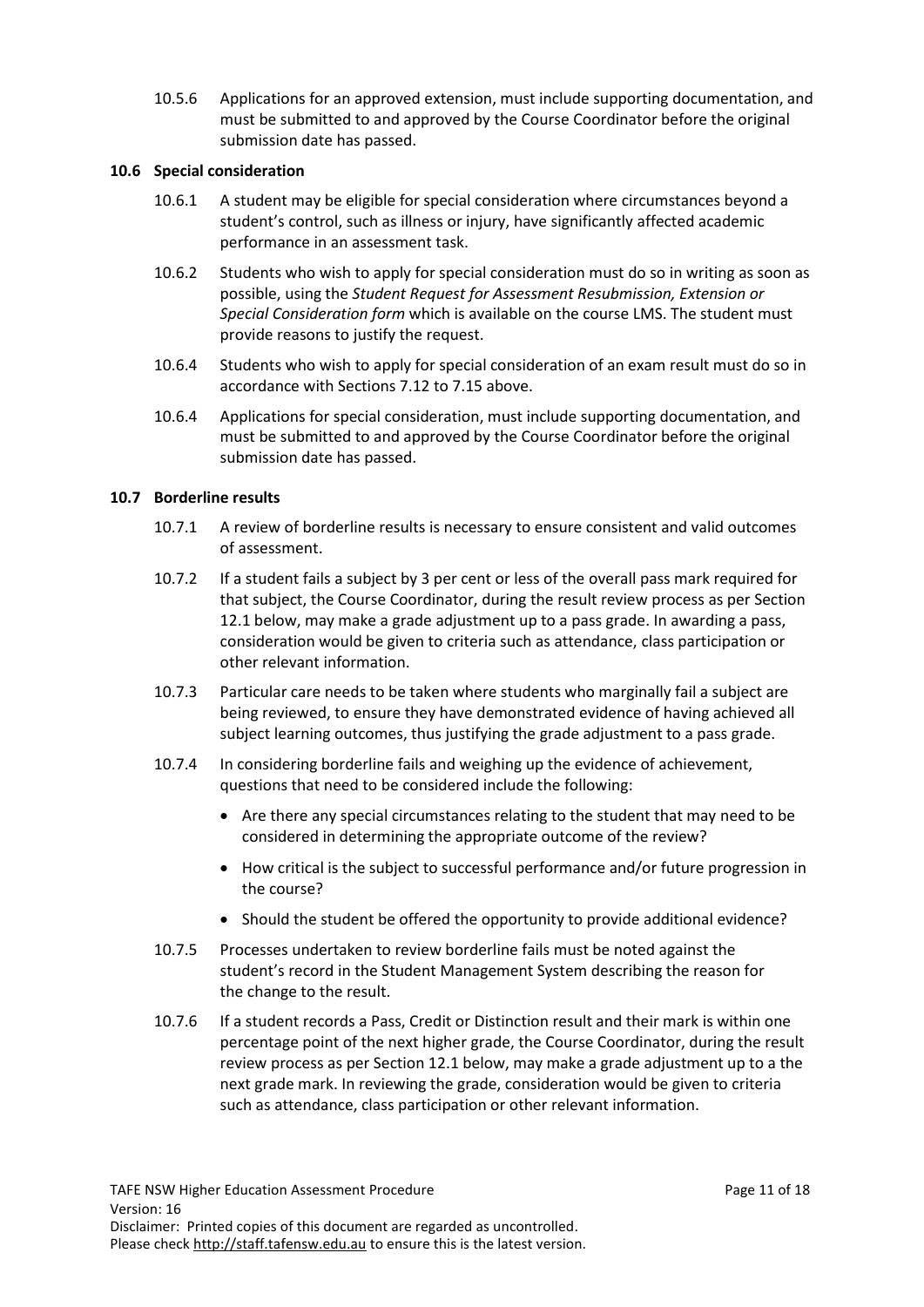#### **10.8 Must Pass events**

- 10.8.1 Some assessment events are considered of such importance to the student's learning in the subject, that the individual event must be passed in order for the student to pass the subject, regardless of the student's performance in other assessment events.
- 10.8.2 The Subject Guide issued to students within the first week of the delivery will advise students which assessments events are 'must pass events'.
- 10.8.3 A student who fails a 'must pass event' will have a fail recorded for the subject, regardless of their performance in other assessment events in the subject.
- 10.8.4 A student who fails a 'must pass event' will have 'Fail' reported against the subject on the Transcript of Academic Record.
- 10.8.5 'Must pass events' are subject to all other conditions and provisions in this procedure.
- 10.8.6 A student who fails a 'must pass event' but who has achieved 50% or over for the subject as a whole, can at the discretion of the Dean of Higher Education be provided with a supplementary assessment. Should the student pass the supplementary assessment, the maximum mark achievable for the whole subject will be 50%.

# <span id="page-11-0"></span>**11. Withdrawing from a subject**

- 11.1 Students who wish to withdraw from a subject or a course must complete a *TAFE NSW Higher Education Withdrawal Form* and submit it to the Course Coordinator.
- 11.2 Not turning up at class is not considered official notification of withdrawal.
- 11.3 Students who officially withdraw from a subject/s or course before or on census date:
	- (i) will receive no academic penalty;
	- (ii) will not be liable for tuition fees for the subject/s for that semester;
	- (iii) will be recorded as a 'No Start' against the subject/s in their academic record;
	- (iv) will have no result reported for the subject/s on their transcript of academic record.
- 11.4 Students who officially withdraw from a subject or course after census date, but prior to the final assessment due date for the subject:
	- (i) will be liable for tuition fees for the subject/s for that semester;
	- (ii) will be recorded as a 'Withdrawn' against the subject/s in their academic record;

(iii) will have a result of 'Withdrawn' reported against the subject/s on their transcript of academic record.

- 11.5 Students cannot officially withdraw from a subject on or after the final assessment due date or end of subject examination date.
- 11.6 Students who do not officially withdraw and/or fail to turn up to class will be awarded a subject grade based on all assessment tasks that have been submitted by the student. The following grades in accordance with Section 8.1 above may be awarded:
	- Fail the student has submitted a number, but not all, assessment tasks and has failed to reach an overall value of 50% for the subject.
	- Fail the student has submitted and passed a number of assessment tasks but has failed to attend/complete a 'must pass' assessment event.

TAFE NSW Higher Education Assessment Procedure **Page 12 of 18** Page 12 of 18 Version: 16 Disclaimer: Printed copies of this document are regarded as uncontrolled. Please check [http://staff.tafensw.edu.au](http://staff.tafensw.edu.au/) to ensure this is the latest version.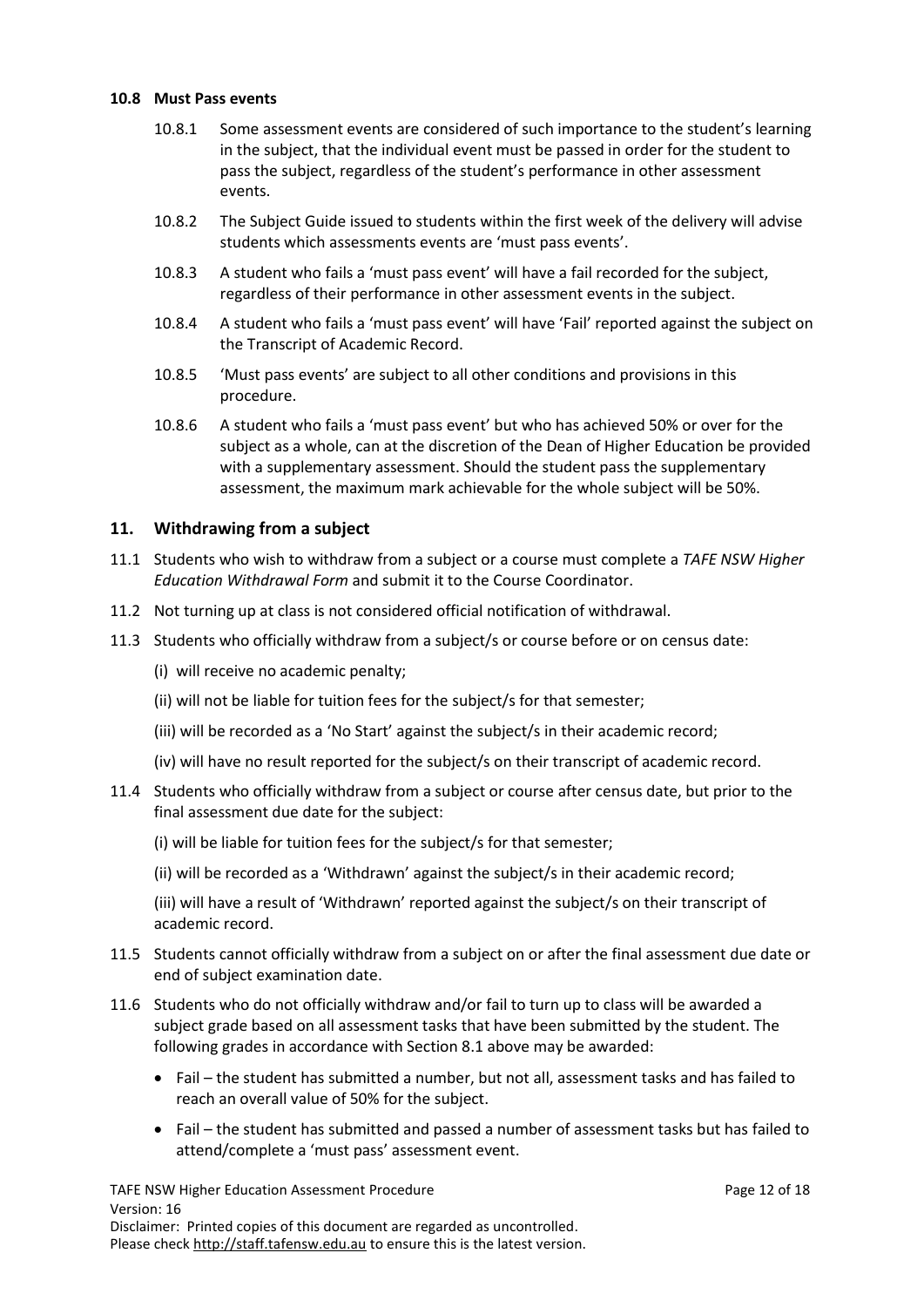- Pass grade or higher the student has submitted sufficient assessment tasks which in total have achieved a result of 50% or higher for the subject.
- 11.7 Students who fail to turn up to class, but who have not officially withdrawn using the official TAFE NSW Higher Education Withdrawal Form, and who are awarded a Fail in accordance with Section 11.6 above, will be subject to the provisions of the TAFE NSW Higher Education Student Progression and Exclusion Procedure, in relation to satisfactory academic progress.
- 11.8 Students who fail to turn up to class, but who have not officially withdrawn using the official TAFE NSW Higher Education Withdrawal Form, will be subject to the provisions of the TAFE NSW Higher Education Tuition Fees, Payments, FEE-HELP, Refund and Review Policy and Procedures, in relation to tuition fees, refunds, and special circumstance provisions.
- 11.9 A student who is a 'no-show' for a full semester, and who has not responded to repeated attempts at contact by the Course Coordinator will have their enrolment cancelled, and a TAFE NSW Higher Education initiated withdrawal of the student will be actioned.

# <span id="page-12-0"></span>**12. Approval and publication of results**

- 12.1 The Results Review Committee will sit at the end of each semester to:
	- analyse results;
	- make decisions on student progression and other special considerations regarding results and/or assessments;
	- review course and assessment provision; and,
	- approve results prior to publication
- 12.2. The Dean of Higher Education will authorise the publication of results only after any identified issues, such as mark distribution irregularities, have been resolved and all campus results for courses delivered at more than one campus have been reviewed.
- 12.3 The Dean of Higher Education will present a report to the Academic Council at the end of each year on the above.

# <span id="page-12-1"></span>**13. Recording of assessment and providing feedback**

- 13.1 Students will be provided with assessment feedback and results in a timely manner, to enable them to incorporate feedback into their next assessment task.
- 13.2 Feedback and results on individual assessment tasks will be provided progressively throughout the semester in accordance with each Subject Guide's assessment schedule.
- 13.3 Final subject assessment results will be provided to students after all assessment results have been approved by the Results Review Committee.
- 13.4 Student results are recorded and stored securely in the TAFE NSW Student Management System.

#### <span id="page-12-2"></span>**14. Review of results**

- 14.1 Students may request a review of the marks awarded for an assessment or the results awarded for a subject.
- 14.2 Students who wish to request an assessment review must do so in writing within two weeks of receiving the assessment result, using the *Student Request for Assessment Review form* which is available on the course LMS. The student must provide valid and sufficient reasons to justify the request.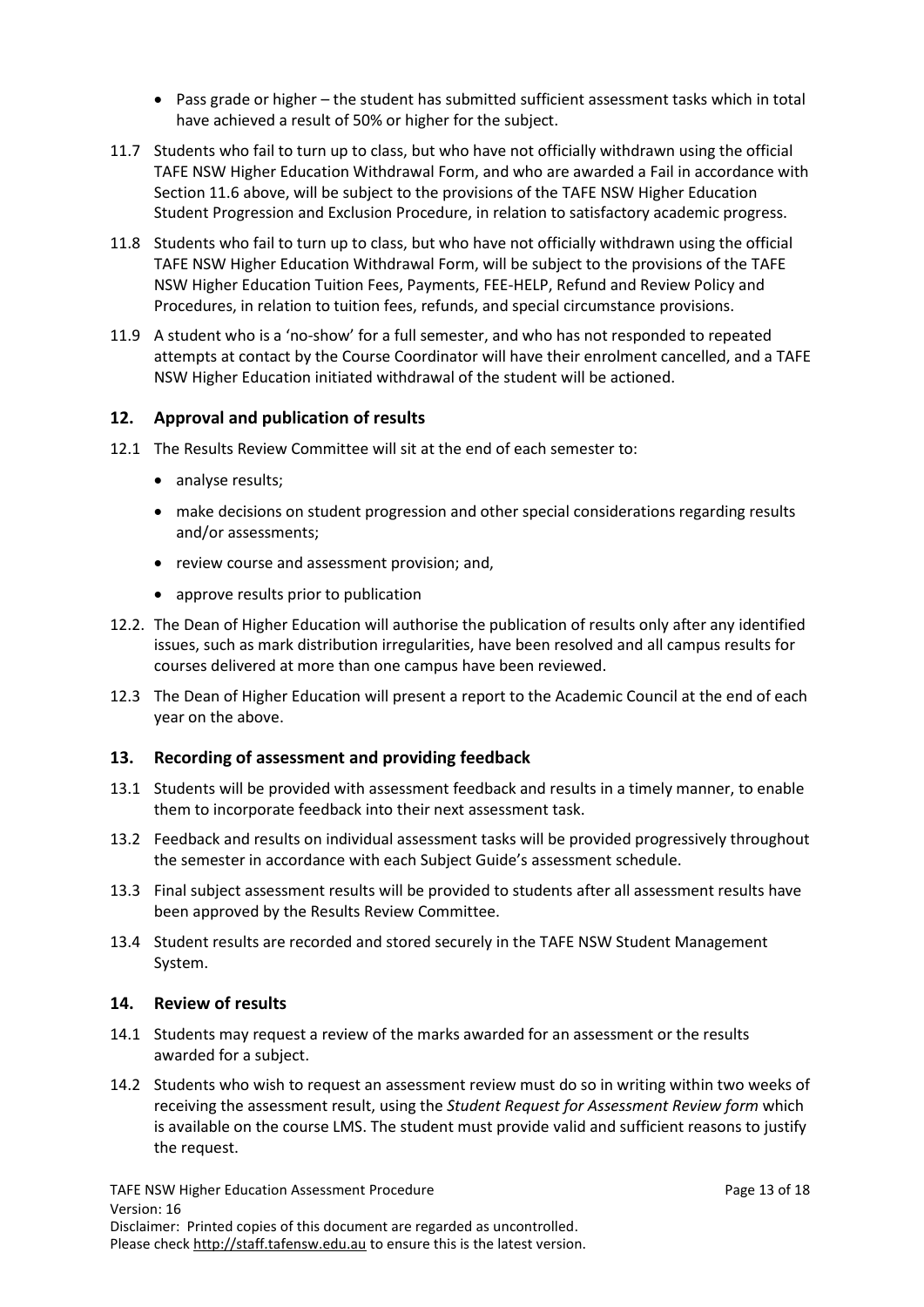- 14.3 Should a formal review of a result be requested, the Course Coordinator or their nominee will carry out the following actions, as appropriate:
	- provide the student with appropriate information such as advice on how to proceed;
	- check that all relevant results have been accurately recorded at each stage, and correct any data entry errors in the addition, processing or recording of marks;
	- ensure that the assessment procedures have been applied appropriately and consistently;
	- consider an appropriate response in line with the circumstances of the case; in some circumstances, this response may be the provision of an opportunity to attempt an additional assessment event; or to have alternative evidence of achievement considered; or to resubmit the assessment as per Section 10.3 above.
	- ensure that the result awarded accurately reflects the level of achievement as indicated by the evidence.
	- record any changes to results and the reason for the change and ensure the Course Coordinator or their nominee signs the document;
	- submit an amended mark sheet or other relevant form in line with relevant procedures;
	- provide the student with a response in writing in line with relevant procedures; and,
	- provide the student with advice and counselling as to subsequent options as required.
- 14.4 The Course Coordinator or their nominee who conducted the review must document the outcome of the review, the reasons for the decision taken including any supporting evidence, and the recommendation made on the *Student Request for Assessment Review form* that was submitted by the student.
- 14.5 All requests for review of results and all documentation in relation to review of results must be retained and filed at the campus.

#### <span id="page-13-0"></span>**15. Further action**

15.1 If a student is unsatisfied with the outcome of the review of results or the outcome of an application to sit a concessional examination, they may lodge a grievance in accordance with the TAFE NSW Higher Education Student Grievance Procedure.

#### <span id="page-13-1"></span>**16. Timeframes for holding student assessment materials**

- 16.1 TAFE NSW Higher Education campuses will keep copies of students' examination manuscripts for a period of 12 months from the date of the examination, unless a longer period has been prescribed for a particular course of study.
- 16.2 Marked student assessments not collected by students will be held by the TAFE NSW Higher Education campus for a period of 12 months from the date the assignment was due.

#### <span id="page-13-2"></span>**17. Assessment, moderation, validation and external review**

- 17.1 TAFE NSW Higher Education assessment practice is assured through its moderation, validation and external processes and procedures.
- 17.2 Assessment moderation is a process that aligns assessment judgements and standards. Its main goal is to ensure comparability of standards by reviewing assessor judgements; student results and where needed, making adjustments to assessor decisions.
- 17.3 Assessment validation is the process of ensuring that assessment tasks are aligned with and reflect subject learning outcomes; the format, content and criteria for assessment are set at an

TAFE NSW Higher Education Assessment Procedure **Page 14 of 18** Page 14 of 18 Version: 16 Disclaimer: Printed copies of this document are regarded as uncontrolled. Please check [http://staff.tafensw.edu.au](http://staff.tafensw.edu.au/) to ensure this is the latest version.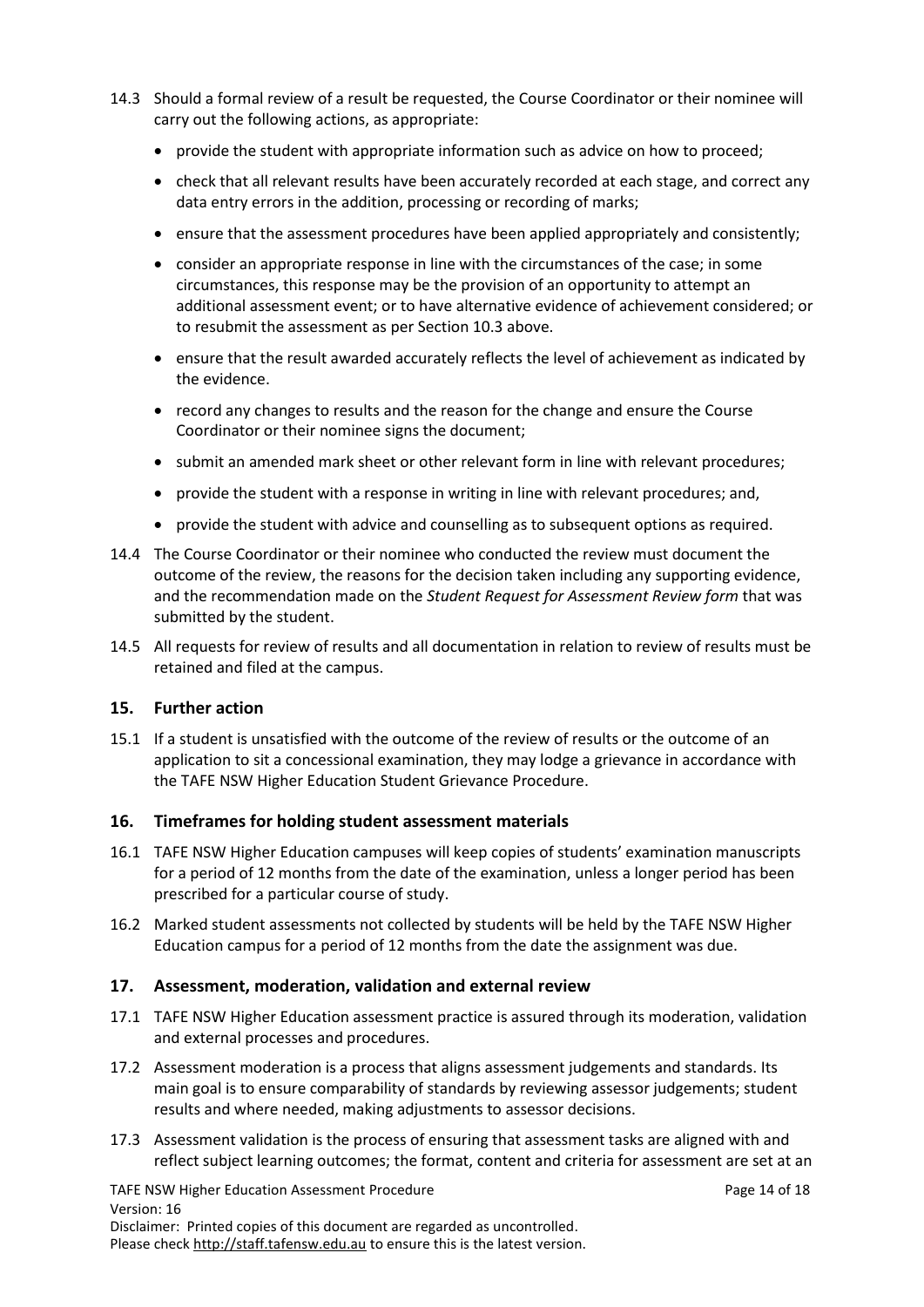appropriate level; and the assessment tool is likely to produce valid and reliable, evidence for assessment. Validation activities involve a review of the assessment or examination paper and marking scheme or rubric.

- 17.4 External peer review of assessment is an activity conducted by an academic from another higher education institution to review assessment methods and grading of students' are aligned to the course and subject learning outcomes, and are comparable with those of similar subjects offered by other institutions.
- 17.5 In its approach to assessment moderation, validation and external review TAFE NSW Higher Education will employ the following in order to ensure assessments are reliable, valid, flexible and fair.
	- 17.5.1 For subjects with multiple cohorts of students and multiple teachers, moderation of assessment must be conducted as part of the ongoing embedded practice of student assessment, prior to the end of semester review of results.
	- 17.5.2 Moderation processes may include:
		- use of moderation panels to review assessment results and instruments;
		- use of both statistical and consensus (peer / panel / professional) approaches;
		- applying a consistent approach to assessment moderation across subjects;
		- evaluating the quality and standards of assessment judgements, for example, rigour, severity and variations and differences in levels of difficulty of assessment tools /instruments; and,
		- establishing moderation benchmark models.
	- 17.5.3 Where a moderation activity identifies a significant issue with an assessment tool and/or student results, the following protocol will be employed.
		- The Course Coordinator informs the Dean of Higher Education TAFE NSW Higher Education of the issue.
		- The Course Coordinator and the Dean of Higher Education undertake an analysis of the issue to identify cause, risks, any necessary actions and/or solutions. The Course Coordinator and Dean of Higher Education manage the implementation of the required action.
		- The Dean of Higher Education reports the issue and resolution to the next meeting of the Academic Council.
	- 17.5.4 Validation processes may include:
		- validation before, during and after assessment (after is the most common form);
		- evaluating the technical quality of assessment instruments;
		- engaging in peer / professional conversations and networks, internally and externally;
		- reviewing feedback from students and other relevant stakeholders; and,
		- making recommendations for future improvements to assessment practices and tools.
	- 17.5.5 The course coordinator or lead course coordinator, for courses delivered at multiple campuses, is responsible for ensuring that a minimum of three external peer review activities are conducted for a course during its period of accreditation.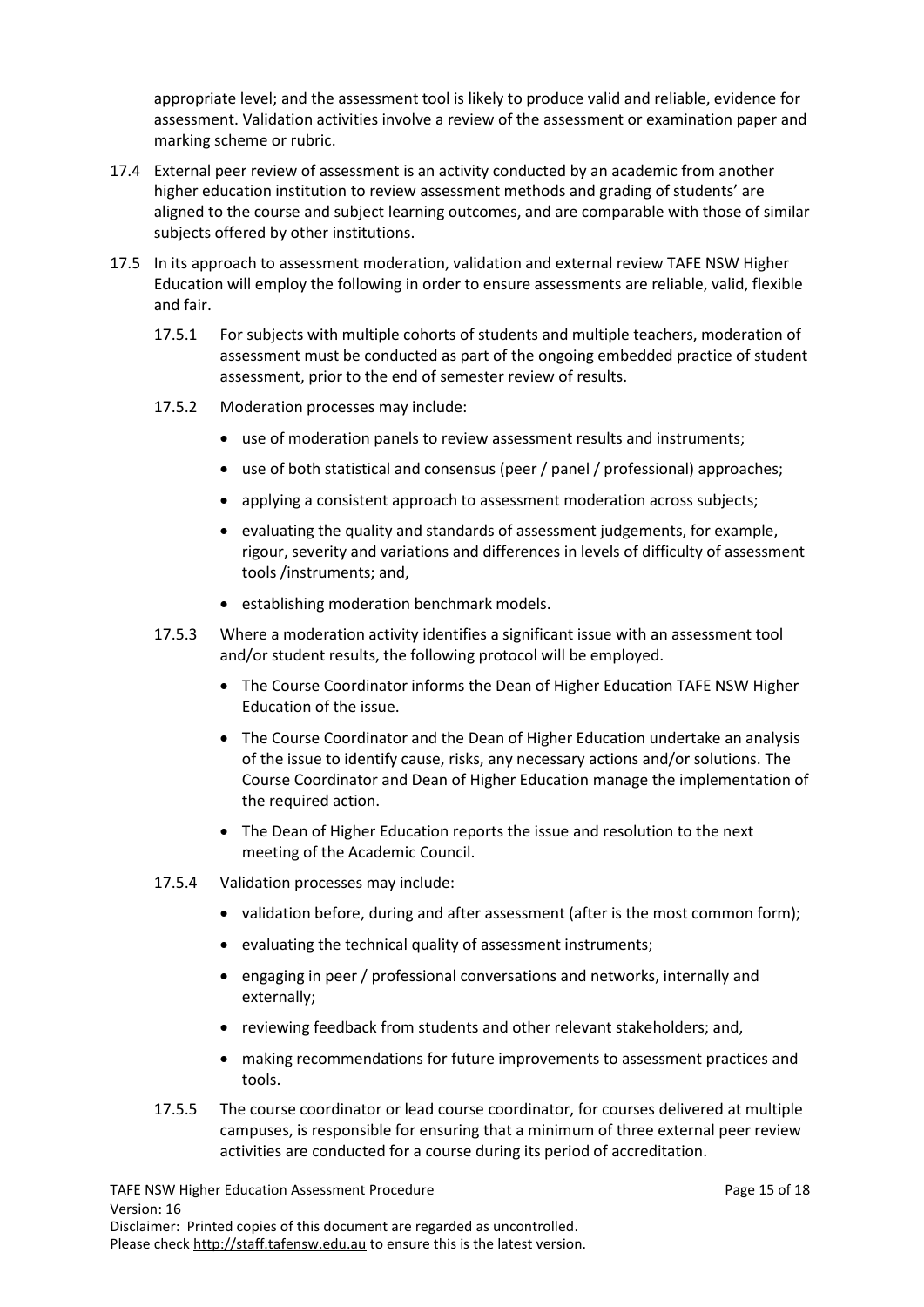- 17.6 The outcomes of assessment moderation, validation and external review include:
	- aligned assessment to the curriculum, and where assessments (methods, tools, processes) actually assess what they intend, namely the specified subject outcomes;
	- a consistent approach to assessment across delivery sites to achieve quality outcomes; and,
	- use a diverse range of approaches, including online methods and tools.
- 17.7 The process encourages the use of feedback from students, industry, other higher education providers and appropriate professional groups to review and improve assessment practices and tools.
- 17.8 Whilst recognising staff expertise, TAFE NSW Higher Education assessment moderation, validation and benchmarking encourage collaboration among peers and with other higher education providers, industry, and other stakeholders to ensure quality of outcomes and standards in assessment practices.

#### <span id="page-15-0"></span>**18. Roles and responsibilities**

- 18.1 The Academic Council has overall responsibility for approving assessment procedures and reviewing the development and reviewing of activity concerning the implementation of this procedure, e.g. assessment moderation, validation and benchmarking activities.
- 18.2 The Dean of Higher Education and Teaching and Learning Committees have overall responsibility for:
	- the development and reviewing of assessment moderation, validation and benchmarking activities;
	- monitoring and improving the quality of assessment; and,
	- reviewing student results on a state-wide basis and addressing anomalies.
- 18.3 The Dean of Higher Education and Course Coordinator have overall responsibility for relevant staff compliance with this policy and for the training of academic staff in this procedure.
- 18.4 The Course Coordinator has overall responsibility for providing assessment information to TAFE NSW Higher Education staff and students.
- 18.5 All academic teaching staff have responsibility for:
	- complying with the provisions of this procedure;
	- ensuring that all assessment supports further development of assessment events, tools and instruments;
	- reviewing, recording and reporting student results; and,
	- information and strategies provided in the course of study and/or subject guide documentation, including that the information is current and written in 'plain English'.
- 18.6 Students have responsibility to:
	- ensure their understanding of the assessment tasks, including academic, formatting and submission requirements; and,
	- complete assessment tasks ensuring compliance to academic integrity and honesty.
- 18.7 This procedure does not replace or modify any other responsibilities which may arise under other higher education provider policies or under statute or any other law.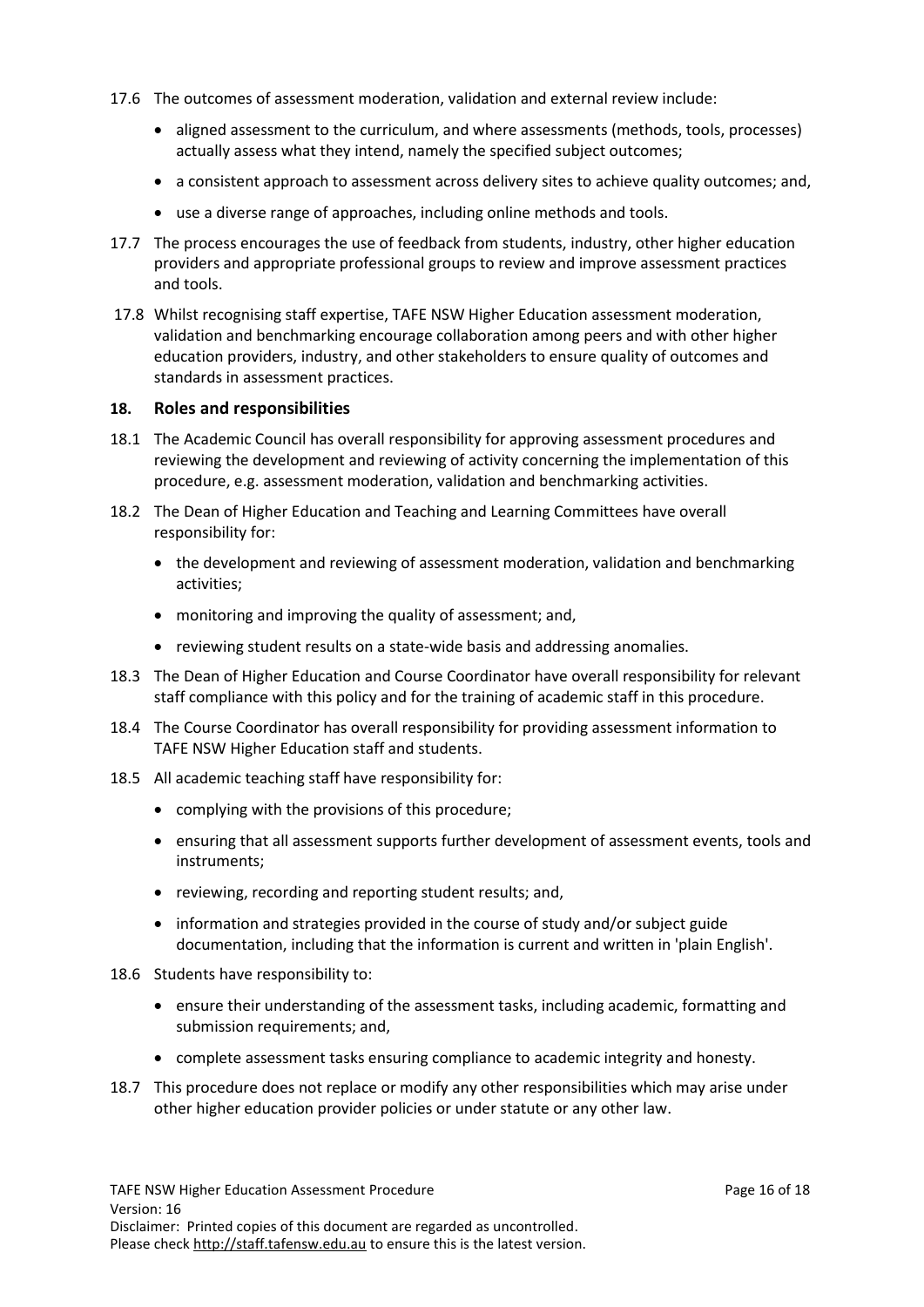# <span id="page-16-0"></span>**19. Related documents**

TAFE NSW Higher Education Academic Integrity and Honesty Procedure

TAFE NSW Higher Education Assessment Guidelines

TAFE NSW Higher Education Grievance Procedure

TAFE NSW Higher Education Moderation of Assessment Guidelines

TAFE NSW Higher Education Student Progression and Exclusion Procedure

TAFE NSW Higher Education Student Request for Assessment Resubmission, Extension or Special Consideration Form

TAFE NSW Higher Education Student Request for Assessment Review Form

TAFE NSW Higher Education Tuition Fees, Payments, HELP, Refunds and Review Procedure

TAFE NSW Student Discipline Policy and Procedures

TAFE NSW Students with Disabilities Policy and Implementation Procedures

#### <span id="page-16-1"></span>**20. Monitoring and evaluation of this procedure**

This procedure will be reviewed and updated regularly in line with the TAFE NSW Higher Education Quality Assurance and Continuous Improvement Framework.

#### <span id="page-16-2"></span>**21. Publication of this procedure**

The current version of this procedure is published on the TAFE NSW internet.

#### <span id="page-16-3"></span>**22. Approval**

The TAFE NSW Higher Education Academic Council approved this version of this procedure on 2 December 2021.